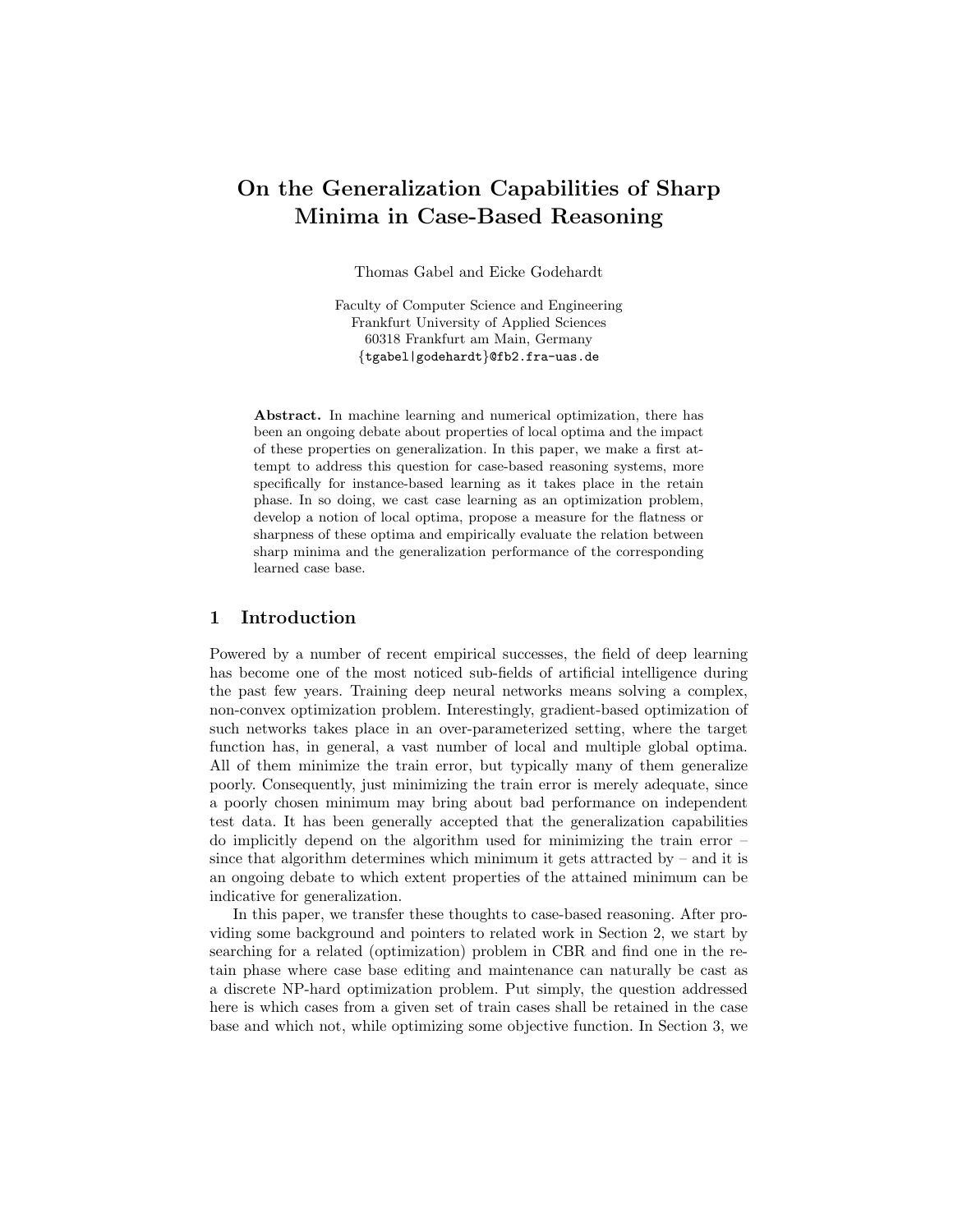model this problem formally and, for measuring an edited case base's competence, we derive an error function around which we center our further analyses made in this paper. As a first contribution, we then develop four variants of two hill-climbing case base editing algorithms  $(FHC)$  and  $MHC)$  which, by design, are attracted by a local optimum of the hitherto derived objective function. The second main contribution of this paper follows in Section 4. There, we aim at characterizing an edited case base configuration (and, hence, a possibly attained minimum in the error landscape) as being "flat" or "sharp". In so doing, we derive an appropriate measure of sharpness which, informally speaking, approximates gradient information in the near neighborhood of the edited case base to the extent that this is feasible in the given non-continuous optimization task. The last part of the paper (Section 5) is devoted to an empirical evaluation of our approach using a large set of established classification problems. To this end, our hypothesis is that there is some correlation between the sharpness of a case base configuration as defined before and the generalization capabilities of the resulting case-based classifier. A secondary objective also covered in our evaluation concerns the actual empirical power of the hill-climbing case base editing schemes that we proposed in Section 3.

# 2 Background and Related Work

We start by providing some general basics as well as a nearly chronological, brief survey on related work on issues that relate to maintaining case bases. We then adopt an optimization point of view and briefly introduce some foundations on function minimization including the notion of sharp and flat minima.

#### 2.1 Case Base Maintenance and Instance-Based Learning

Case base maintenance (CBM [10]) is known for addressing two goals in casebased reasoning: (1) controlling the number of cases in the case base and, hence, avoiding a performance degradation due to outrageous growth and (2) assuring a high competence of the case base. As a matter of fact, CBM is probably that component of the CBR realm that bears the strongest<sup>1</sup> relation to learning in the classical machine learning sense. Issues of case base maintenance arise early in almost any CBR system which is why this sub-field of CBR has attracted so much attention during the past decades. Starting with the initial proposal of the nearest neighbor rule [3] several authors subsequently aimed at reducing the size of the set of stored instances  $[6, 5, 18]$ . Later, Aha and varying co-authors proposed the family of instance-based learning algorithms (IBL [1]) where new instances are stored subject to different criteria, as well as subtractive counterparts (e.g. [9]). Other approaches more intensively focused on the location of retained instances, such as preferably keeping those near the center of clusters

<sup>1</sup> Though learning can take place also in one of the other knowledge containers of a CBR system, e.g. when learning similarity measures or adaption knowledge.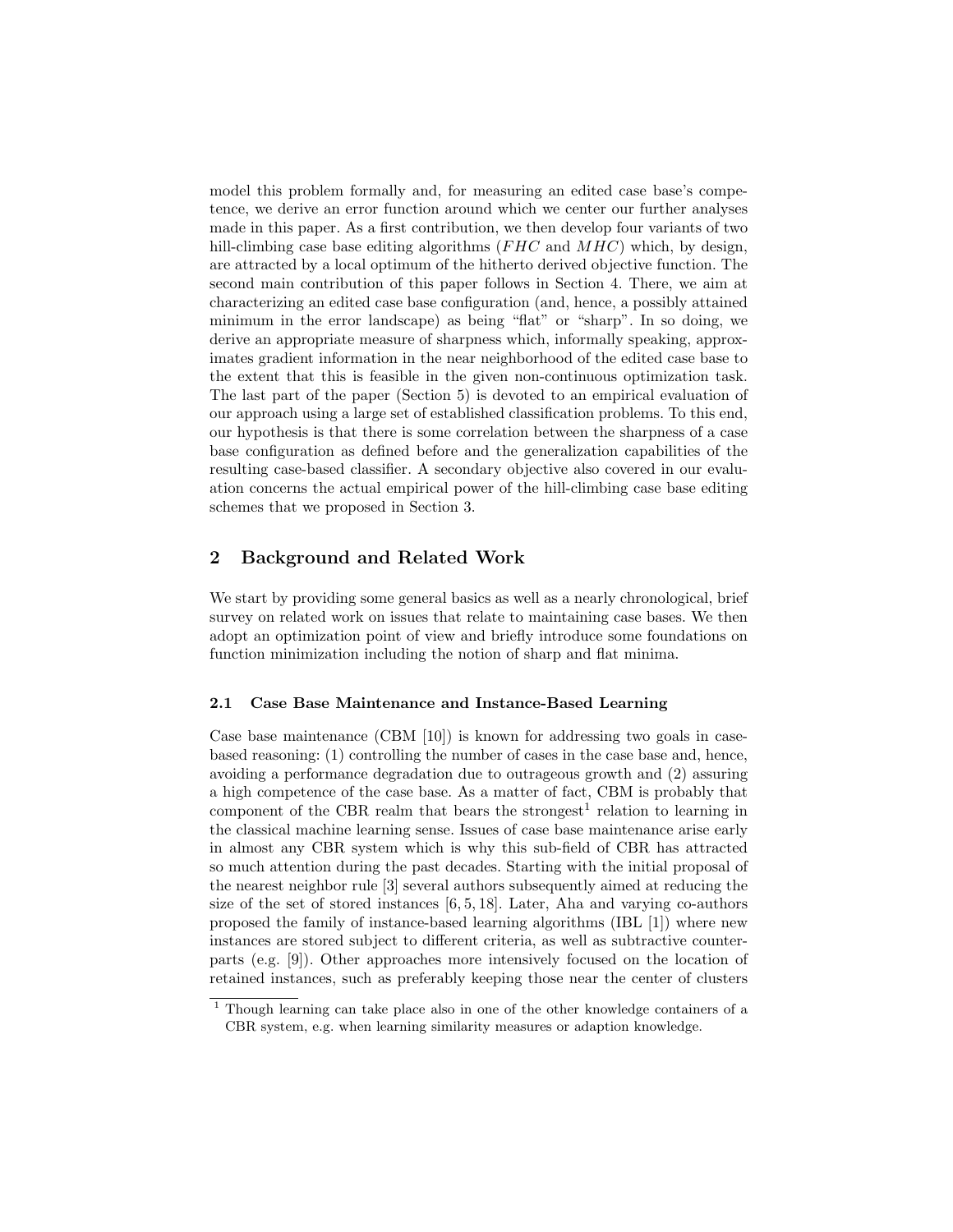rather than near to decision borders [20]. Another piece of work which – at least from the algorithm's name – suggests to be related to the algorithms we introduce in Section 3.4 seems to be random mutation hill-climbing [15]. However, as it turns out our algorithmic approach differs in various ways, most importantly as we do not fix the case base size beforehand, such that the remaining commonality is the hill-climbing nature of the procedure. The family of decremental reduction optimization procedures (DROP [19]) takes the opposite approach and iteratively decides which cases to delete from a case base without deteriorating competence (cf. Section 3.4.3 for more details on this). In another line of research, Smyth and varying co-authors approached the problem of case base size limitation using the notion of coverage and reachability of cases [16], concepts that were later exploited by the COV-FP [17] and ICF [2] algorithms. Finally, the idea that case base maintenance represents an optimization problem with multiple goals to be pursued simultaneously appears most pronounced in [14].

#### 2.2 Sharp and Flat Minima of an Error Function

Given some real-valued function  $f$  over some domain  $X, f$  is said to have a minimum at  $m \in X$ , if there exists some  $\varepsilon > 0$  such that  $f(m) \leq f(x)\forall x \in$ X with  $d_X(x, m) < \varepsilon$  where  $d_X$  measures the distance of x and m. The idea of characterizing minima as sharp or flat has received much attention in the literature especially in the context of the recent rise of deep learning systems [8, 4, 12], but dating back at least to the seminal work of Schmidhuber [7]. A flat minimum  $m_f$  is said to be a point where the function f varies slowly in a relatively large neighborhood of  $m_f$ . By contrast, a sharp minimum  $m_s$  is a point where the function f increases rather strongly in the near vicinity of  $m_s$ . While exact numerical values for measuring the sharpness of a minimum would strongly depend on the scaling of the function  $f$  and its inputs as well as on the definition of what a large neighborhood or near vicinity means, it is intuitive that the large sensitivity of a sharp minimum (little changes to  $m_s$  yield strong changes to f) may negatively impact the generalization capabilities of the system. Even if an exact numerical score of the sharpness of a minimum may not be as informative in itself, it still may be important when selecting between different minima, e.g. two minima  $m_1$  and  $m_2$  with  $f(m_1) = f(m_2)$ , but with strongly different levels of sharpness. Figure 1 aims at visualizing this issue conceptually in a onedimensional space  $[8]$ : The function f to be minimized (as it may stem from a set of given training samples) is shown with a solid line, whereas the ground truth g, i.e. the true relation to be learned as it may be represented by a (large) independent set of test data, is depicted with a dashed line. While both, the flat and the sharp minimum have the same training performance, the testing performance, i.e. the generalization capability, of  $m_s$  is much worse.

# 3 Case Base Maintenance as Optimization Problem

In what follows, we aim at an in-depth analysis of what it means for a CBR system to "learn cases" (or to delete some), bridging the gap to issues such as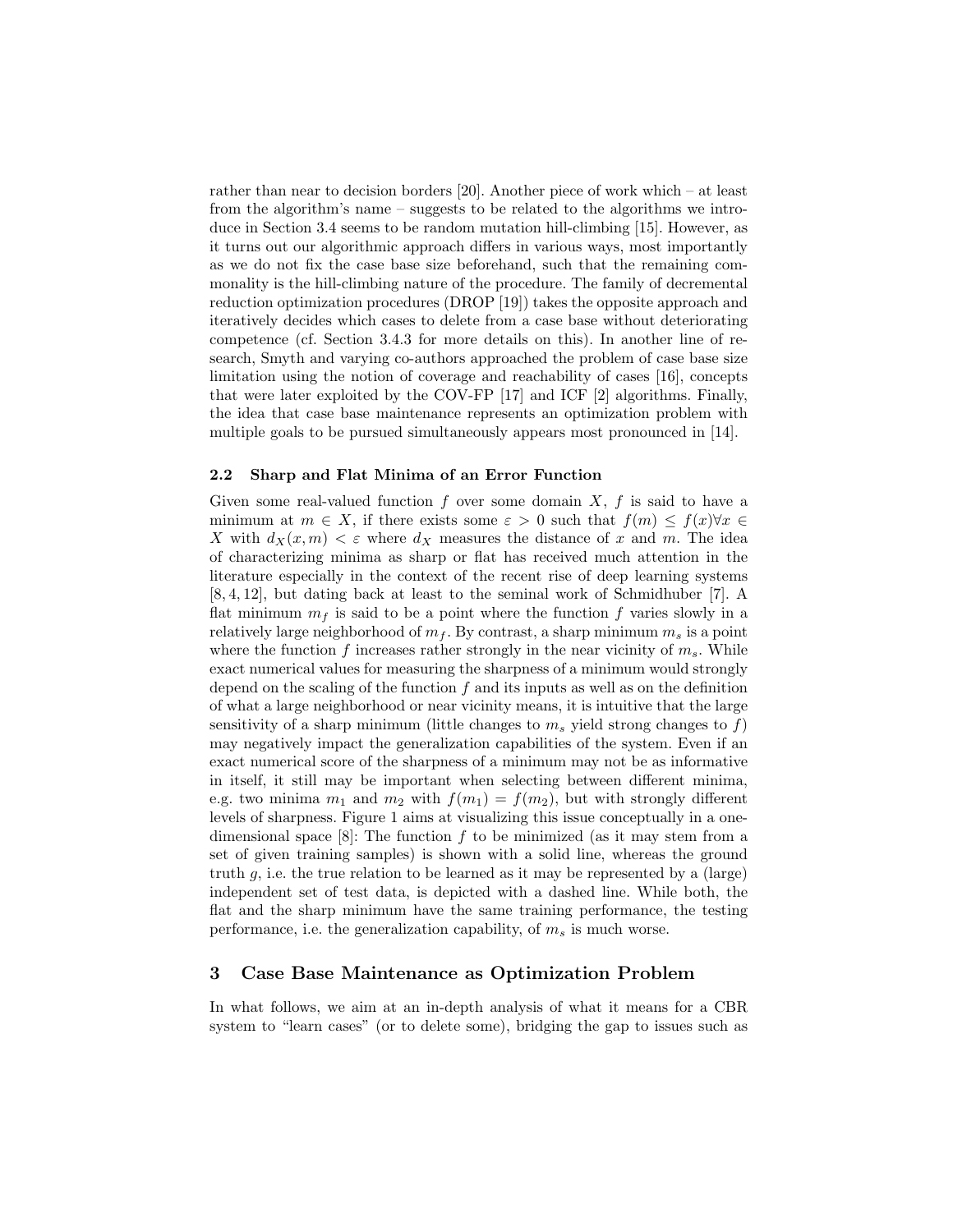

Fig. 1. Visualization of Sharp vs. Flat Minima: The abscissa shows the domain of the search space, the ordinate shows the value of the error function.

optimization, minima found during optimization, generalization, and analyzing the implications for (more or less) established CBM strategies.

#### 3.1 Case Base Editing Problem

Let us denote the set of all cases as M and, as usual, each case  $c = (p, s) \in M$ be composed of a problem part  $p \in P$  and a solution part  $s \in S$ , i.e.  $\mathcal{M} = P \times S$ . Now assume, we are given a set  $\mathcal{T} \subset \mathcal{M}$  of training cases. Then, the case base editing problem we are focusing on means finding a case base  $S$  as a subset of  $\mathcal T$  that features as much of the following properties as possible:

- $\sigma-\mathcal{S}\subset\mathcal{T}$ , i.e. S should be a (desirably small) subset of  $\mathcal{T}$  for reasons of retrieval efficiency
- $-$  S should be as competent as possible where competence is typically measured as its problem-solving capability on a disjoint set  $\mathcal{U} \subset \mathcal{M}$  of test cases (i.e.  $\mathcal{T} \cap \mathcal{U} = \emptyset$ )

From a global point of view, this setting gives rise to  $2^{|\mathcal{T}|}$  possible configurations for the resulting case base S since each  $c \in \mathcal{T}$  can be either contained or not contained in S, yielding the power set  $\mathfrak{P}(\mathcal{T})$  of T as the search space. Needless to say, that any CBM strategy described in the literature performs some kind of search through that space  $\mathfrak{P}(\mathcal{T})$ , being guided either heuristically or by certain performance criteria.

**Definition 1 (Case Base Configuration).** Given training cases  $\mathcal{T}$  any nonempty subset  $S \subset \mathcal{T}$  represents a valid case base configuration *(CBC)* in the context of case base editing, i.e.  $S \in \mathfrak{B}(\mathcal{T})$ .

Accordingly, searching the whole space of all case base configurations is intractable in general, except for toy problems. However, this setting allows us to develop an intuition for local versus non-local changes to a case base.

Definition 2 (Case Editing Operator). Given some case base configuration S and a case  $c \in \mathcal{T}$ , the case editing operator  $\mathcal{E} : \mathfrak{P}(\mathcal{T}) \times \mathcal{T} \to \mathfrak{P}(\mathcal{T})$  returns a new case base configuration  $S'$  such that

$$
\mathcal{S}' = \begin{cases} \mathcal{S} \setminus \{c\} & \textit{if } c \in \mathcal{S} \\ \mathcal{S} \cup \{c\} & \textit{else} \end{cases}
$$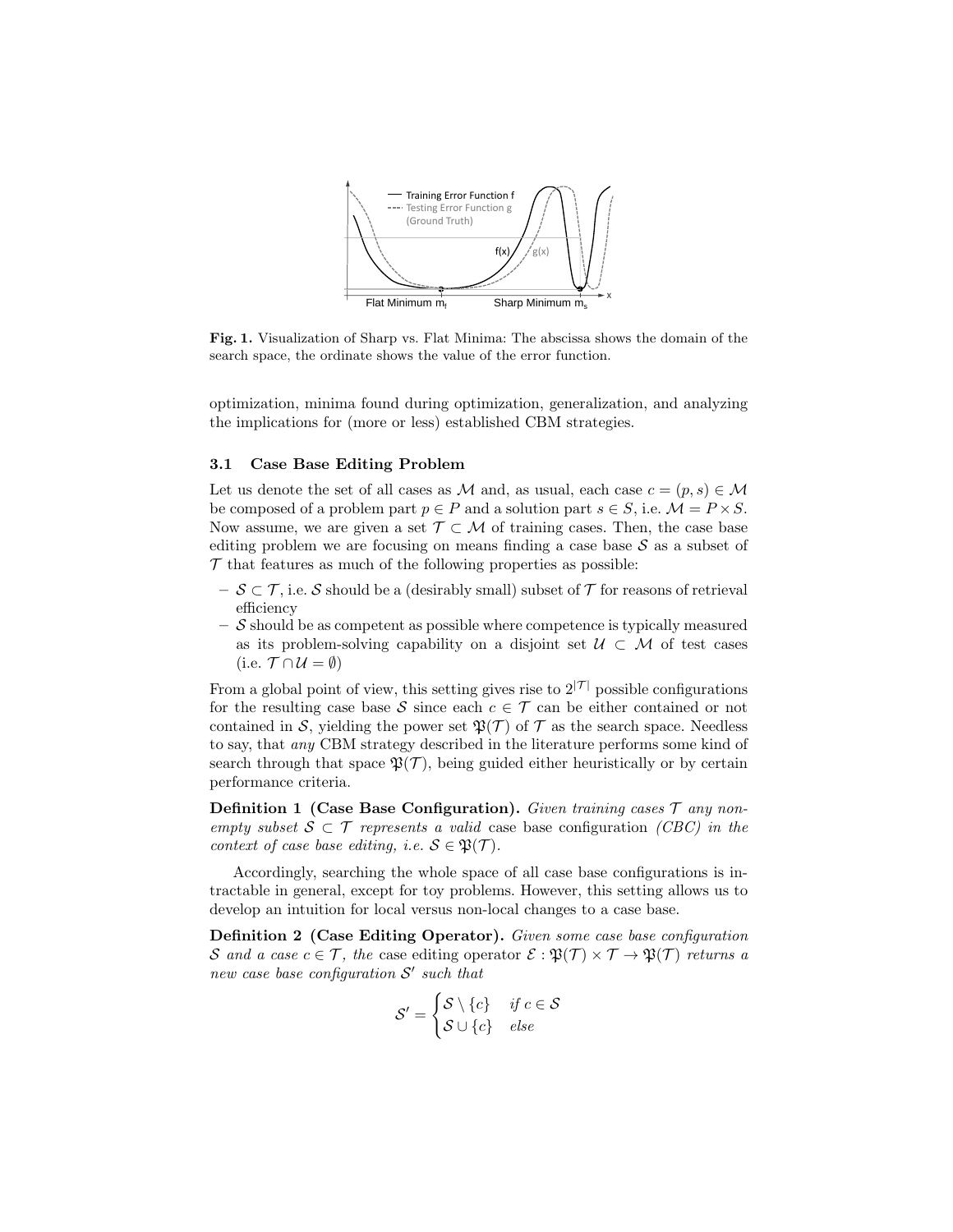Clearly, the change that  $\mathcal E$  introduces to  $\mathcal S$  is the smallest one possible – we could also say, it is a local change to  $S$  –, since only the membership of a single case c is swapped. By contrast, any case base  $S_1$  can be changed to any  $S_2$  by applying a sequence of such atomic operations where the length of that sequence is, informally, given by the Hamming distance of  $S_1$  and  $S_2$ . Note that Definition 2 is not tailored to data sets where a case is contained multiple times in  $S$ .

#### 3.2 Introspective Problem-Solving Quality

Different authors have employed different measures for the problem-solving quality of an edited case base. For example, Lupiani et al. [14] define a multi-objective error function combining error, noise, and redundancy which is to be minimized by an evolutionary algorithm, while Smyth and McKenna [16] center competence around the notion of coverage and reachability. A widespread measure for estimating the problem-solving capability of a case base  $S$  is the leave-one-out error (or accuracy) where each case c is used as query once using  $S \setminus \{c\}$  as leaveone-out case base (LOO [19, 11]). Throughout the rest of this paper, we stick to a slight modification of this established measure for case base competence due to its simplicity and due to the fact that no further knowledge is needed (e.g. for generating sample solutions) which eases the empirical evaluation.

Definition 3 (Leave-One-Out Train Error of a Case Base Configura**tion).** For a training set of cases  $\mathcal{T} = \{c_1, \ldots, c_{|\mathcal{T}|}\}\$  with each case  $c_i = (p_i, s_i)$ consisting of a problem and solution part and for a given case base configuration S, the leave-one-out train error is defined as

$$
\mathbb{E}_{\mathcal{T}}^{loo}(\mathcal{S}) = \frac{1}{|\mathcal{T}|} \cdot \sum_{i=1}^{|\mathcal{T}|} 1 - Correct(Adapt(Retricve(\mathcal{S} \setminus \{c_i\}, p_i), p_i), s_i)
$$
 (1)

In that definition, the Retrieve function performs case-based retrieval over the leave-one-out case base  $S \setminus \{c_i\}$  using  $p_i$  as query. To this end, no restrictions on the retrieval algorithm or the used similarity measures or the value of  $k$  in case of a k-nearest neighbor retrieval are made. The Adapt function takes the set of nearest neighbors returned by the retrieval and performs adaptation to form a single unique suggested solution or does nothing, if no adaption knowledge is available or necessary. Finally, that returned solution is checked against the solution  $s_i$  of case  $c_i$  whose problem part  $p_i$  was used as query in the first place. If function Correct finds that both solutions are identical (or sufficiently identical), it returns 1, otherwise 0. In fact, we will focus on classical classification domains in the remainder of this paper such that indeed no adaptation will be performed and the correctness check is simplified to the matching of class labels. Also note, the small difference to the standard LOO definition for case base competence is that our measure iterates not just over the case base itself, but over all cases in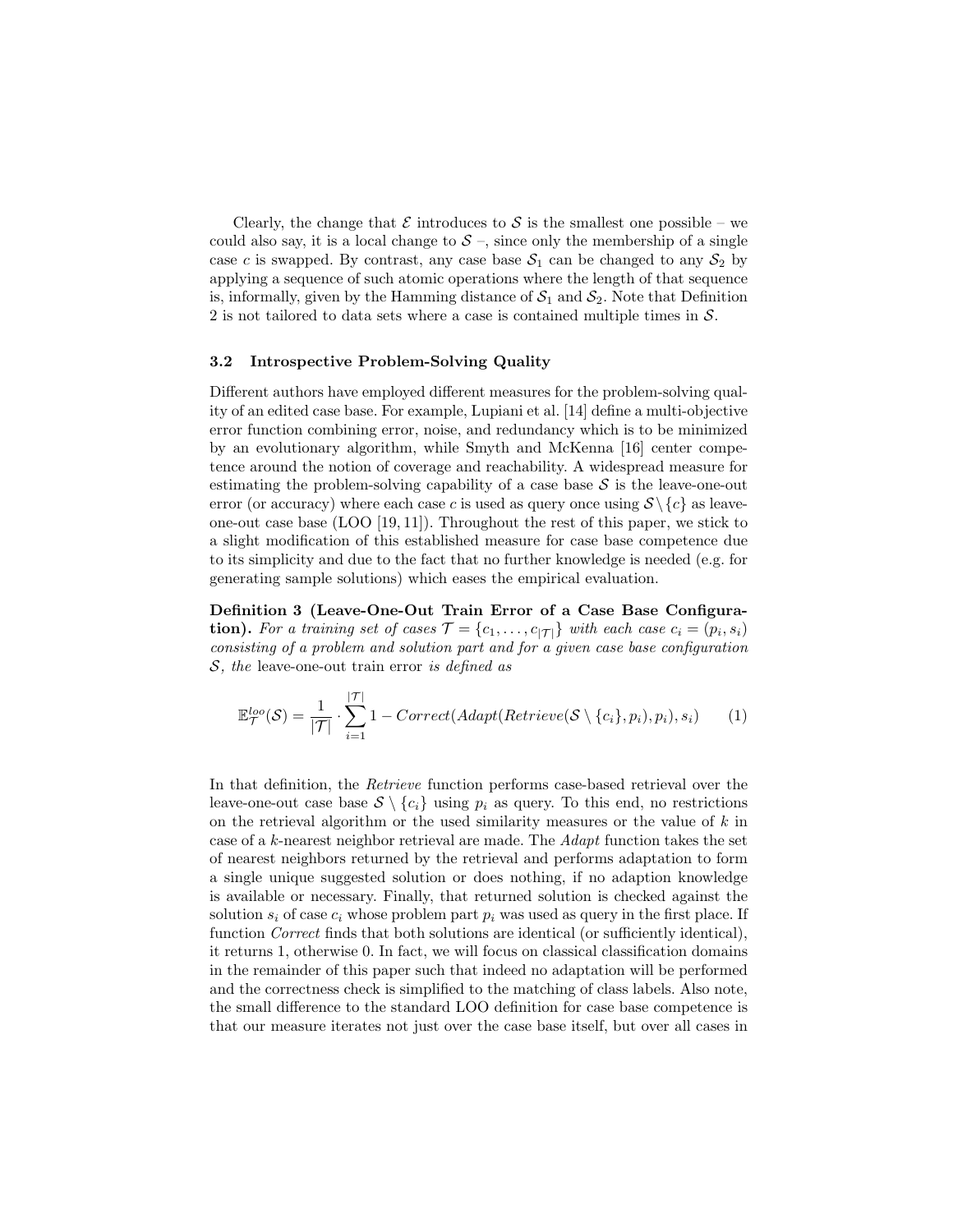the training set expecting to have a larger sample of the entire problem space  $M$ . This is in compliance with the representative assumption for the competence of case bases first proposed in [16].

#### 3.3 Local Optima in Case Base Editing

The search space  $\mathfrak{P}(\mathcal{T})$  of case base configurations comprises  $|\mathcal{T}|$  dimensions, along each of which only two values are possible (case is "in" or "out"). As a consequence, a case base configuration S is a *local optimum* (minimum) in the error landscape of  $\mathfrak{B}(\mathcal{T})$ , if

$$
\forall c \in \mathcal{T} : \mathbb{E}_{\mathcal{T}}^{loo}(\mathcal{S}) \leq \mathbb{E}_{\mathcal{T}}^{loo}(\mathcal{E}(\mathcal{S}, c))
$$
\n(2)

since  $\mathcal{E}(\mathcal{S}, c)$  on the right-hand side refers to a case base that represents a minimal adaptation to  $S$ . Accordingly, a strict minimum is attained, if we replace the lessequal sign by a strict less.

Certainly,  $\mathfrak{P}(\mathcal{T})$  is full of configurations S where switching on/off a single case no further reduces the value of the error; in that case  $S$  is a local minimum. Switching on/off a number of cases simultaneously might, however, still bring about improvements. This is exactly what Lupiani et al. [14] are exploiting using evolutionary algorithms where a "more global" search through  $\mathfrak{P}(\mathcal{T})$  can be done using crossover. By contrast, the hunt for a global optimum (or a nearly optimal local one) is not our primary concern in this paper. Instead, we are more interested in characterizing the properties of different local minima. Therefore, in the next section, we suggest a number of case base editing schemes, that are based on  $\mathbb{E}_{\mathcal{T}}^{loo}$  and that will, by definition, find various local minima easily.

#### 3.4 Hill-Climbing Case Base Editors

For analyzing the properties of local minima in case base editing more thoroughly, it is comfortable to have access to a way for generating such optima easily. Thus, we suggest a set of greedy algorithms for case base editing, which are – because they are hill-climbers – designed to converge to local optima in the error landscape quickly. Besides, we also review a set of well-established case base editing methods from the literature and discuss whether they yield local optima of  $\mathbb{E}_{\mathcal{T}}^{loo}$  as well. We developed these algorithms mainly for reasons of analyzing sharp/flat minima of the error function, being aware that they are unlikely to yield a global optimum in the search landscape (unlike e.g. [14]). However, their empirical performance matches up to the performance of a number of established CBM methods that we implemented for the purpose of further analysis.

# 3.4.1 First Improvement Hill-Climber (FHC)

This algorithm is called  $FHC<sub>5</sub>$  and, similarly as IB2 or CNN (cf. Section 3.4.3), starts out with an empty case base configuration  $S = \emptyset$ . It then iterates over all cases c in  $\mathcal T$  and checks for the first case to fulfill the following condition:

$$
\mathbb{E}_{\mathcal{T}}^{loo}(\mathcal{E}(\mathcal{S}, c)) < \mathbb{E}_{\mathcal{T}}^{loo}(\mathcal{S}),\tag{3}
$$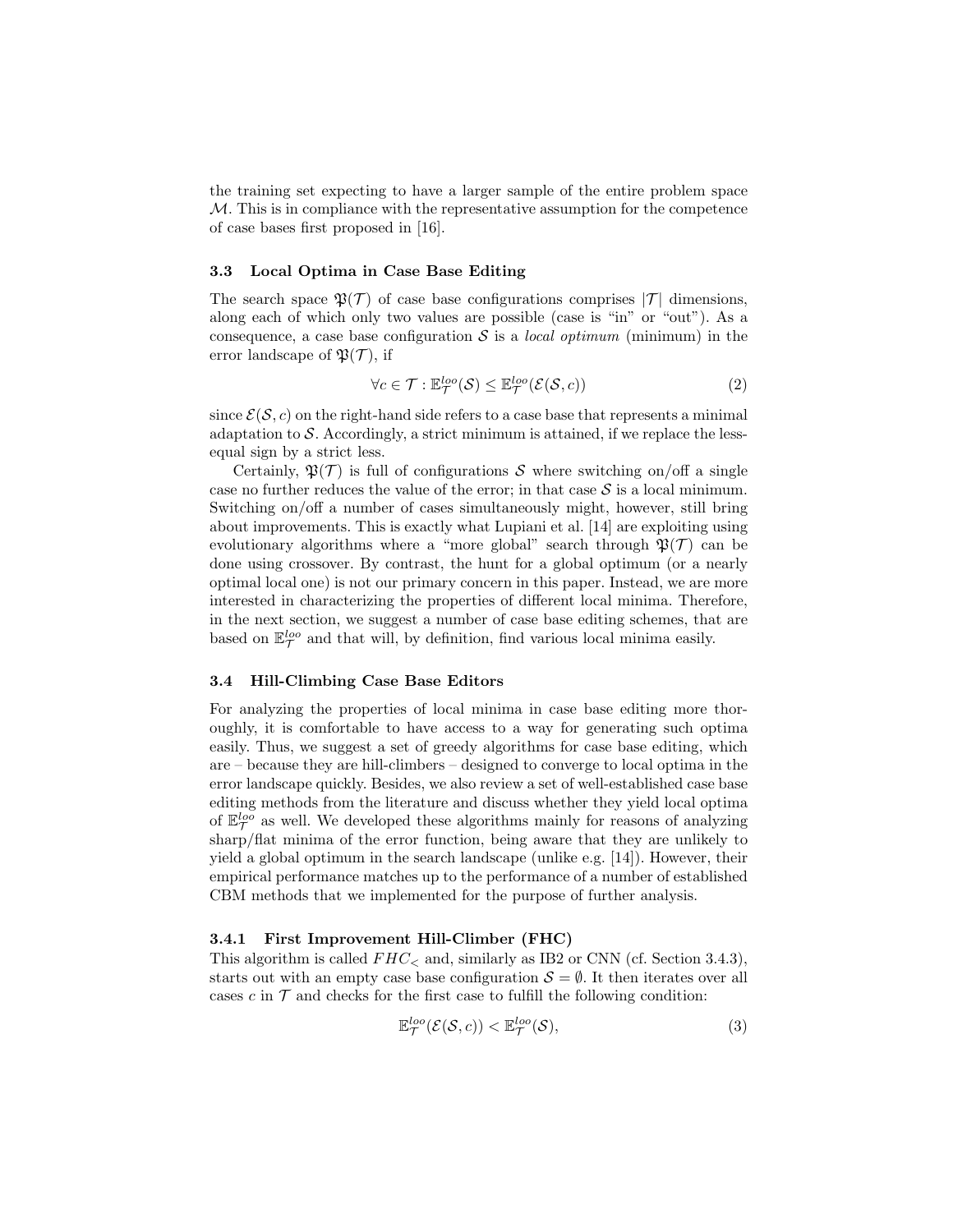i.e. the first case whose addition to or removal from the current case base configuration S reduces the leave-one-out train error over  $\mathcal T$ . If such a case c is found, the case editing operator  $\mathcal E$  either adds or removes c to/from  $\mathcal S$  (depending on whether it was already contained or not). This procedure is repeated until there is no more case in  $\mathcal T$  for which Equation 3 becomes true. Algorithm 1 shows pseudo-code for an implementation of  $FHC_{<}$ .

**Input:** training set  $\mathcal{T} \subset \mathcal{M}$ , **Output:** case base configuration  $\mathcal{S}$  ( $\mathcal{S} \subset \mathcal{T}$ )  $Strict variant  $FHC_{\leq}$  *Modification for non-strict variant  $FHC_{\leq}$*$ 1:  $S \leftarrow \emptyset$ , stop  $\leftarrow false$ 2: while  $stop = false$  do 3:  $stop \leftarrow true$ 4: for  $c \in \mathcal{T}$  do 4: ...  ${\bf 5}: \qquad \quad \text{if} \ \, \mathbb{E}^{loo}_{\mathcal T}(\mathcal{E}(\mathcal{S},c)) < \mathbb{E}^{loo}_{\mathcal T}(\mathcal{S}) \quad \text{ } 5: \text{ if} \ \, \mathbb{E}^{loo}_{\mathcal T}(\mathcal{E}(\mathcal{S},c)) < \mathbb{E}^{loo}_{\mathcal T}(\mathcal{S}) \text{ or}$ 6: then  $(\mathbb{E}_{\mathcal{T}}^{loo}(\mathcal{E}(\mathcal{S}, c)) = \mathbb{E}_{\mathcal{T}}^{loo}(\mathcal{S})$  and  $c \notin \mathcal{S})$ 7:  $S \leftarrow \mathcal{E}(\mathcal{S}, c)$  6: then ... 8:  $stop \leftarrow false$ 9: quit for loop 10: return  $S$ 

Algorithm 1: First Improvement Hill-Climber (variants  $FHC<sub>5</sub>$  and  $FHC<sub>5</sub>$ )

A variation of  $FHC<sub>0</sub>$  is attained, if we replace the strict inequality in Equation 3 by a less-equal comparison; this variant is named  $FHC<sub>0</sub>$  accordingly. Clearly,  $FHC<sub>5</sub>$  will in general add more cases to the case base than  $FHC<sub>5</sub>$ . It is also obvious that both variants will, due to their hill-climbing nature, be attracted by a local optimum in the error landscape according to Equation 3. From an algorithmic point of view, one should take care that  $FHC<sub>0</sub>$  does not get trapped in an endless loop due to the addition/removal of some "irrelevant" case whose presence/absence does not alter  $\mathbb{E}_{\mathcal{T}}^{loo}$ . To this end, we decided to allow for a non-strict comparison for the addition of a case and retain a strict change of the error for removing a case (see right part of Algorithm 1).

#### 3.4.2 Maximum Improvement Hill-Climber (MHC)

The main difference between  $FHC<sub>5</sub>$  and the maximum improvement hill-climber  $MHC<sub>5</sub>$  introduced next lies in the selection of the next case that is added to or removed from the current case base configuration S. While  $FHC<sub>5</sub>$  picks the first case  $c \in \mathcal{T}$  whose de/activation brings about an improvement of the train error  $\mathbb{E}_{\mathcal{T}}^{loo}$ ,  $MHC_{\leq}$  performs an entire sweep over  $\mathcal{T}$  and selects that  $c^*$  that yields the largest improvement.

So, while the pseudo-code in Algorithm 2 seems quite compact, it hides part of its complexity in the arg min operator in line 4. Despite having a larger complexity in its outer while loop,  $MHC<sub>z</sub>$  will on average terminate faster than  $FHC<sub><</sub>$  as it requires less iterations of that outer while loop because each one yields the maximal possible reduction of the train error. Consequently, it tends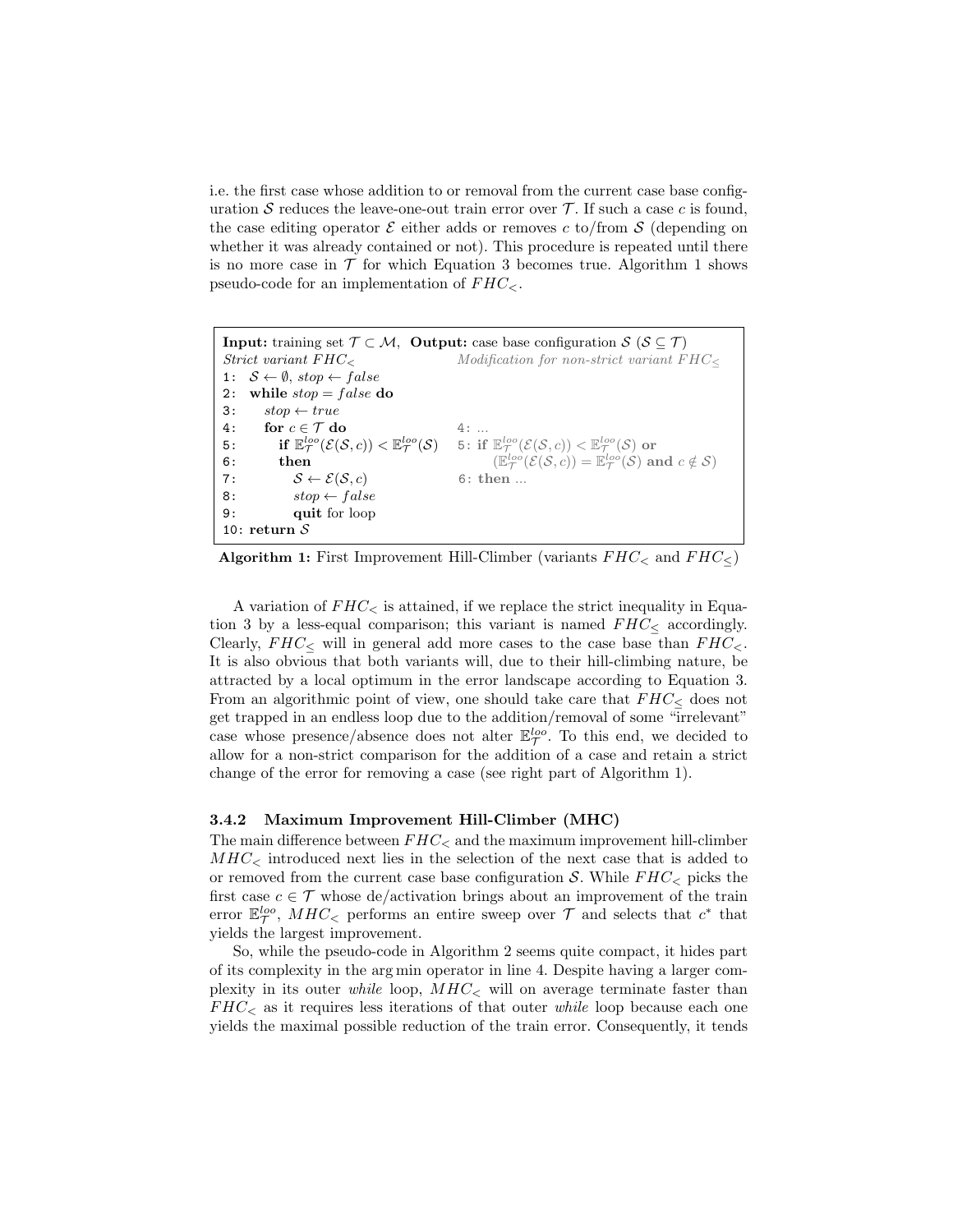to create smaller case bases and terminate faster. Again, a less strict variant of  $MHC<sub>5</sub>$  is realized, if the inequality is replaced by a less-equal in line 5 (called  $MHC<sub>5</sub>$ . Finally, it is trivial to see that both  $MHC$  variants do always end up in a local minimum of the error landscape of  $\mathbb{E}_{\mathcal{T}}^{loo}$ . As a side note we remark that  $MHC$  is nearly<sup>2</sup> insensitive to the "presentation order" of cases which is a criticism to most of the established case base maintenance algorithms [14].

**Input:** training set  $\mathcal{T} \subset \mathcal{M}$ , **Output:** case base configuration  $\mathcal{S}$  ( $\mathcal{S} \subseteq \mathcal{T}$ )  $Strict variant MHC<sub>5</sub>$  Modification for non-strict variant  $MHC<sub>5</sub>$ 1:  $S \leftarrow \emptyset$ , stop  $\leftarrow false$ 2: while  $stop = false$  do  $3: stop \leftarrow true$  $4:$ \*  $\leftarrow \arg\min_{c \in \mathcal{T}} \mathbb{E}_{\mathcal{T}}^{loc}(\mathcal{E}(\mathcal{S}, c))$  4: ... 5: if  $\mathbb{E}^{loo}_{\mathcal{T}}(\mathcal{E}(\mathcal{S}, c^*)) < \mathbb{E}^{loo}_{\mathcal{T}}$  $\frac{loo}{\mathcal{T}}(\mathcal{S}) \qquad \text{5: if } \mathbb{E}_{\mathcal{T}}^{loo}(\mathcal{E}(\mathcal{S},c^*)) < \mathbb{E}_{\mathcal{T}}^{loo}(\mathcal{S}) \textbf{ or }$ 6: then  $(\mathbb{E})$  $\mathcal{L}^{loo}_{\mathcal{T}}(\mathcal{E}(\mathcal{S},c^*)) = \mathbb{E}^{loo}_{\mathcal{T}}(\mathcal{S})$  and  $c \notin \mathcal{S}$ ) 7:  $S \leftarrow \mathcal{E}(\mathcal{S}, c^*)$ ) 6: then ... 8:  $stop \leftarrow false$ 9: return S

Algorithm 2: Maximum Improvement Hill-Climber  $(MHC<sub>5</sub>)$  and  $MHC<sub>5</sub>$ )

### 3.4.3 Related Case Base Editing Schemes

As mentioned, we incorporate a set of well-known case base editing methods into our further analyses. We highlight each of them with some remarks, emphasizing that this list is not complete and could easily be extended by many further algorithms from the realm of case base maintenance.

- CNN (condensed nearest neighbor [6]) might be called one of the forefathers of CBM. It starts with an empty case base, makes multiple passes over  $\mathcal T$  and copies a case c from  $\mathcal T$  to  $\mathcal S$ , if it finds that c cannot be solved by  $\mathcal S$ . CNN has inspired various alternative and more sophisticated case base editing rules. In its original form it aims at finding a subset  $S$  of  $T$  that is as consistent as  $T$ . Formally, CNN minimizes, starting with an empty case base configuration, an error function that is similar to  $\mathbb{E}_{\mathcal{T}}^{loo}$ , but not defined in a leave-one-out manner. As a consequence and due to the fact that CNN can just add cases to  $S$  and not remove them (like  $FHC$  or  $MHC$ ), the output of CNN will in general not correspond to a local minimum of  $\mathbb{E}_{\mathcal{T}}^{loo}$  as defined above.
- RNN is an extension of the aforementioned CNN which adds a case removal phase during which cases are deleted from  $\mathcal S$  whose removal does not impair the problem-solving competence of S on all cases from  $\mathcal{T}$  [5]. The output of RNN might in general be expected to be closer to an optimum of  $\mathbb{E}_{\mathcal{T}}^{loo}$  than

<sup>2</sup> There remains some sensitivity to the presentation order since in line 4 multiple cases c may reduce  $\mathbb{E}_{\mathcal{T}}^{loo}$  equally in which case one of those cases must be selected, e.g. randomly or by some convention.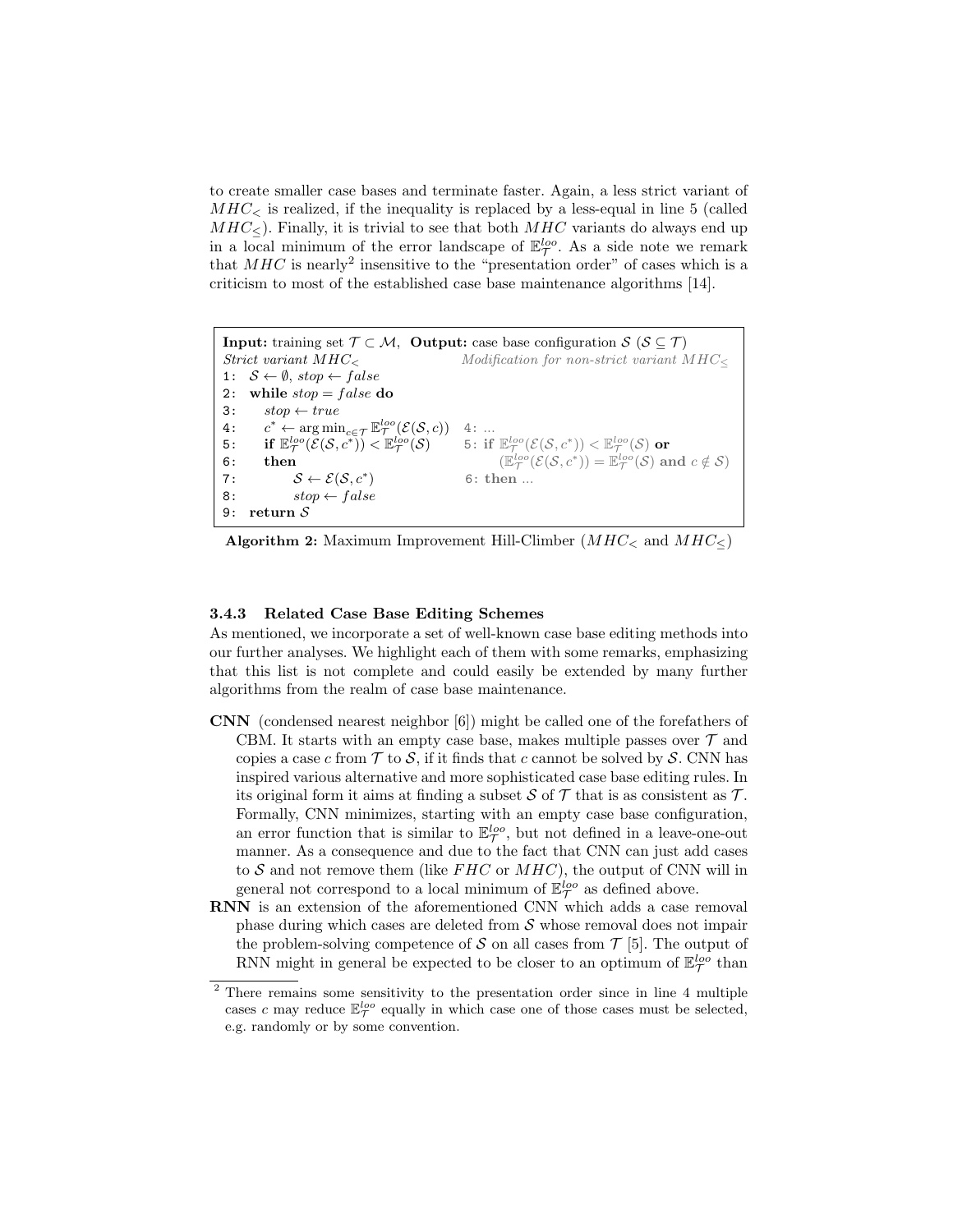CNN's output. However, RNN is not an optimizer of  $\mathbb{E}_{\mathcal{T}}^{loo}$  since case addition and removal are strictly split into two separate phases and because the error is not measured in a leave-one-out manner.

- IBL Algorithms denote instance-based learning algorithms [1]. IB2, as one instance of this family of algorithms, iterates over  $\mathcal T$  and adds a case c to  $\mathcal{S}$ , if c's problem part would not be solved correctly by the cases in  $\mathcal{S}$ . As a consequence, it is susceptible to noise, but it can also be termed a greedy algorithm in the sense that it tries to add as little cases as possible.
- DROP Algorithms denote decremental reduction optimization procedures [19]. Different variants exist; DROP1 starts out with a case base  $S$  that is set to the full set of train cases,  $S = \mathcal{T}$ . Then, it iteratively removes individual cases from  $\mathcal T$  whose deletion does not worsen the leave-one-out performance over S (note, not over  $\mathcal T$ ). DROP2 is an extension of DROP1 whose leave-oneout performance is measured over the whole set  $\mathcal T$ . Insofar, DROP2 comes close to our  $FHC$  and  $MHC$  algorithms, except for its inability to re-add cases after having deleted them. Moreover, DROP2 employs also a specialized preference heuristic regarding which cases to remove first, namely those which have the smallest similarity to their "nearest enemy" (which means a case in  $\mathcal T$  whose solution does not match or cannot be adapted). As a consequence, DROP2 is more likely than all other algorithms listed here to yield a local optimum in the sense that we defined in Section 3.3.

#### 4 Sharpness of a Case Base Configuration

In the preceding section, we have formalized case base editing as an optimization problem where we (a) defined an error measure E over the training set that relates to the leave-one-out competence of the system over a training set  $\mathcal T$  and (b) proposed discrete editing operations (case editing operator  $\mathcal{E}$ ) for searching for a minimum of  $\mathbb{E}_{\mathcal{T}}^{loo}$ . All these steps were necessary to path the way for a further analysis of local optima in the error landscape that we are intending to describe now. Additionally, for performing the actual search, we suggested two hill-climbing algorithms  $(FHC)$  and  $MHC$ , more specifically four variants of them) which are, by definition, designed to find local optima for E.

#### 4.1 Characterizing Flat and Sharp Case Base Editing Optima

As described in Section 2.2, a sharp minimum  $m_s$  of some function f over domain X is characterized by the observation that  $f$  changes rapidly in the near vicinity  $\sigma$  m<sub>s</sub>. We have also highlighted that in related research fields sharp minima are known to correspond to models with poor generalization capabilities.

The case base editing problem, as defined in Section 3.1 is, however, of discrete nature. Instead of the mentioned numeric domain  $X$ , for a given set of training cases  $\mathcal{T}$ , the search space contains the  $2^{|\mathcal{T}|}$  elements of  $\mathcal{T}$ 's power set  $\mathfrak{P}(\mathcal{T})$ . One might say, the space to be searched is  $|\mathcal{T}|$ -dimensional with two possible values in each dimension. Acknowledging this and aiming at establishing a notion of the vicinity around some minimum, we thus define: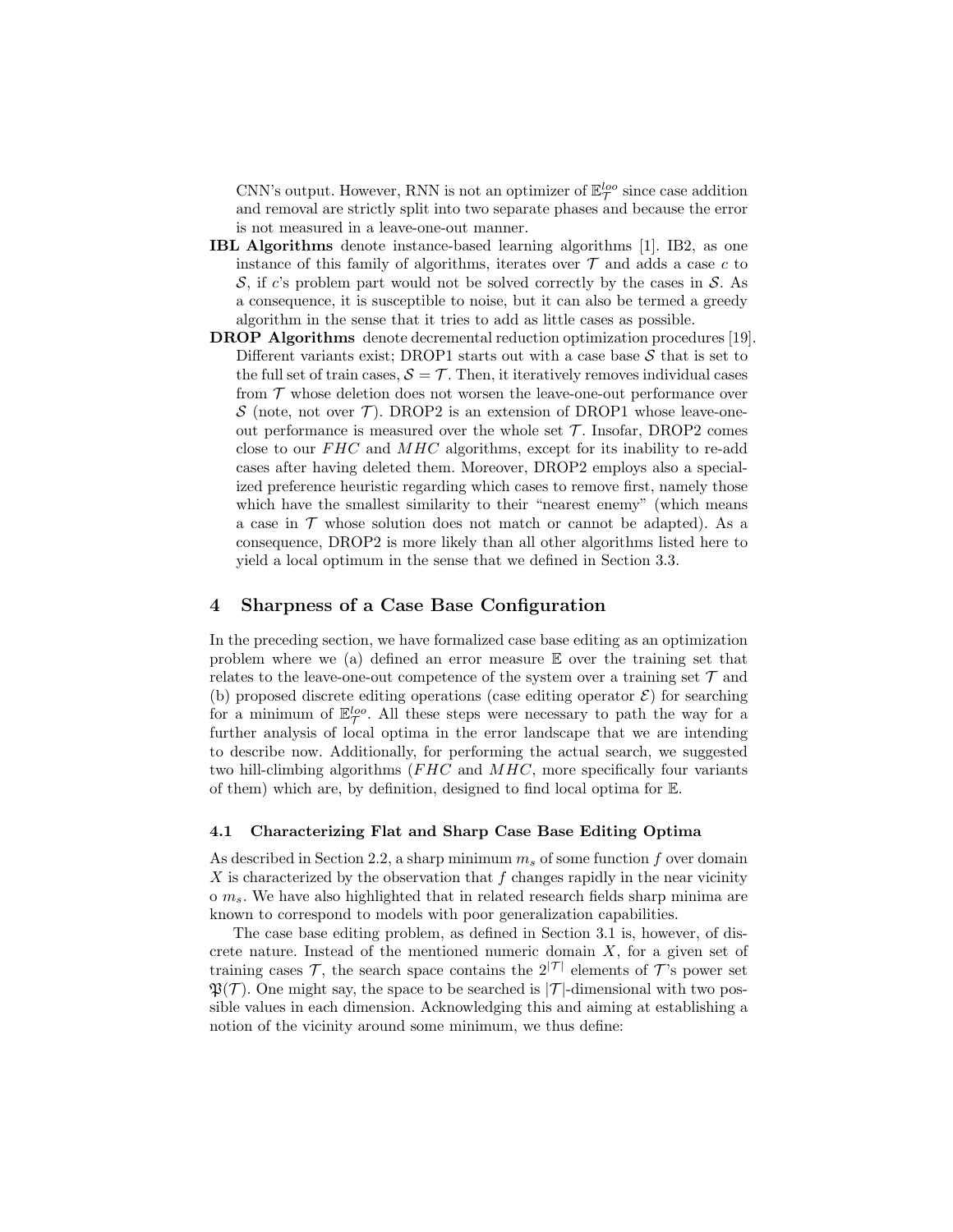Definition 4 (Vicinity of a Case Base Configuration). Given a set of training cases  $\mathcal T$  and a case base configuration  $\mathcal S$  with  $\mathcal S \subseteq \mathcal T$ , the vicinity of  $\mathcal S$ is defined as

$$
\mathcal{V}_{\mathcal{T}}(\mathcal{S}) = \{\mathcal{E}(\mathcal{S}, c)|c \in \mathcal{T}\}\
$$

Hence, the vicinity of a case base configuration contains all  $|\mathcal{T}|$  case bases that are formed, if we either leave out exactly one  $c \in \mathcal{S}$  from  $\mathcal{S}$  or if we add exactly one case from  $\mathcal{T} \backslash \mathcal{S}$  to S. If S is known to be a local optimum (e.g. as the result of applying  $FHC$  or  $MHC$ , cf. Section 3.4), then by construction it holds that the leave-one-out train error for  $\mathcal S$  is smaller than or equal to the error for any case base configuration within the vicinity set  $V(S)$ .

The vicinity definition allows us to derive a numeric estimation of the sharpness of some case base configuration – a notion that of course covers local optima of case base editing as well.

Definition 5 (Sharpness of a Case Base Configuration). Given a set of training cases  $\mathcal T$  and a case base configuration S with  $\mathcal S \subset \mathcal T$ , the sharpness of S is defined as

$$
\mathbb{S}_{\mathcal{T}}(\mathcal{S}) = \sqrt{\frac{1}{|\mathcal{T}|} \sum_{V \in \mathcal{V}_{\mathcal{T}}(\mathcal{S})} (\mathbb{E}_{\mathcal{T}}^{loc}(V) - \mathbb{E}_{\mathcal{T}}^{loc}(\mathcal{S}))^2}
$$

So, essentially the sharpness of some case base configuration mirrors how much isolated modifications to the case base (by including/removing a single case) influence the leave-one-out problem solving capabilities of  $S$ .

#### 4.2 Discussion of the Sharpness Measure

Using a root mean square definition instead of, for example, a sum over differences in Definition 5 serves two purposes. On the one hand, it allows for adequately assessing the level of sharpness of case base configurations  $\mathcal S$  that are not local minima, i.e. where the inner difference is not guaranteed to be positive. On the other hand, it puts an emphasis on those case base configurations within the vicinity set  $V_\mathcal{T}(\mathcal{S})$  where the addition/removal of a single case has an above-average impact on the change in the error. It is also worth mentioning that calculating  $\mathbb{S}_{\mathcal{T}}(\mathcal{S})$  is computationally costly with an effort of  $O(|\mathcal{T}|^3)$  given that a simple linear retrieval is used in Equation 1.

While we have focused on a set of training cases  $\mathcal T$  so far, we shall now put our attention more to an independent, held-out set  $\mathcal U$  of test cases, i.e.  $\mathcal U \subsetneq \mathcal M$ and  $T \cap U = \emptyset$ . Accordingly, our interest will be on the test error that some case base configuration  $S$  yields when its problem-solving capabilities are tested on U. Hence, in analogy to Definition 3 we define:

Definition 6 (Test Error of a Case Base Configuration). For a test set of cases  $\mathcal{U} = \{c_1, \ldots, c_{|\mathcal{U}|}\}\$  with each case  $c_i = (p_i, s_i)$  consisting of a problem and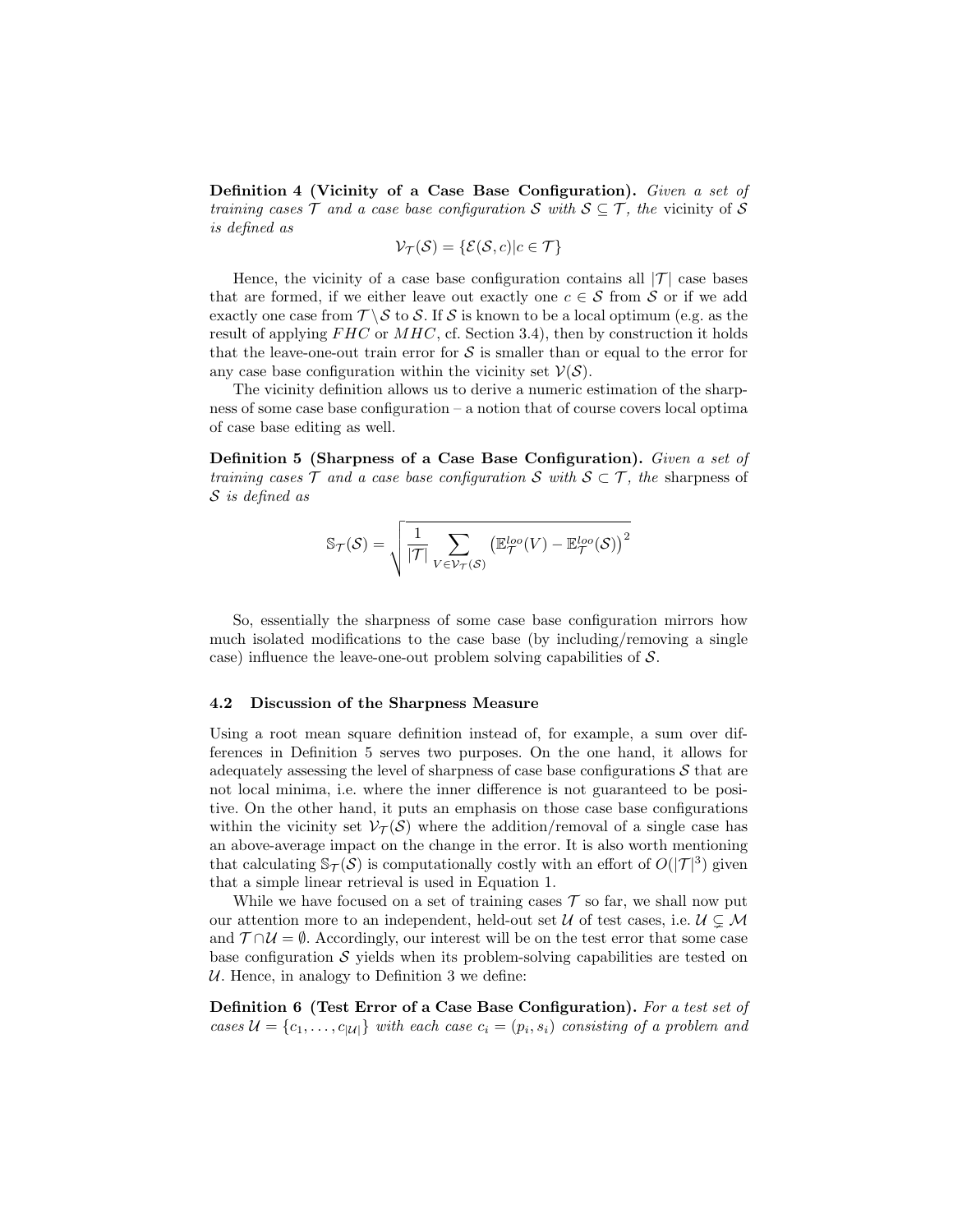solution part and for a given case base configuration  $S$ , the test error is defined as |<br>|-<br>|-

$$
\mathbb{E}_{\mathcal{U}}(\mathcal{S}) = \frac{1}{|\mathcal{U}|} \cdot \sum_{i=1}^{|\mathcal{U}|} 1 - Correct(Adapt(Retricve(\mathcal{S}, p_i), p_i), s_i)
$$

Our conjecture is that the sharpness of a case base configuration is related to the testing performance of this case base. Thus, besides the actual value of the train error, the sharpness might help us in assessing the generalization capabilities of a case base configuration.

# 5 Empirical Evaluation

The first goal of our experimental evaluation is to empirically investigate the correlation between sharpness and test error, i.e. answering the question to what extent sharpness is suitable as a predictor of the generalization capability. In the second part of the evaluation, we aim at an empirical analysis of the four hillclimbing CBM variants proposed in Section 3.

We selected 21 classification domains from the UCI Machine Learning Repository [13] with varying amounts of case data, classes, and numbers and types of features. In all experiments, we split the available data set into two disjoint sets  $\mathcal T$  and  $\mathcal U$  where for the number of cases in the training set we focused on three settings ( $|\mathcal{T}|$  being 50, 75, and 100, respectively). For k, as the number of nearest neighbors to be considered during retrieval we focused on  $k = 1$  and  $k = 3$ .

#### 5.1 Correlation Between Sharpness and Generalization

In machine learning, the training error is usually assumed to be strongly correlated to the error on an independent test set, except if overfitting has occurred. This general observation is also true for instance-based learning systems, expressing itself in a positive sample Pearson correlation coefficient  $r_{x,y}$ , where here x stands for the train error  $\mathbb{E}_{\mathcal{T}}^{loo}(\mathcal{S})$  of a specific case base configuration and y for the test error  $\mathbb{E}_{\mathcal{U}}(\mathcal{S})$  that S yields on an independent test set.

To this end, the interesting question is whether the sharpness  $\mathcal{S}_{\mathcal{T}}(\mathcal{S})$  of a case base configuration S (cf. Definition 5) is also correlated with  $\mathbb{E}_{\mathcal{U}}(S)$ . In order to answer this question, we generated a large number of random case base configurations with random sizes by randomly adding any  $c \in \mathcal{T}$  to S or not. For each domain, we processed 1000 such random case bases and determined  $x = \mathbb{E}_{\mathcal{T}}^{loo}(\mathcal{S}), y = \mathbb{E}_{\mathcal{U}}(\mathcal{S})$ , as well as sharpness values  $z = \mathbb{S}_{\mathcal{T}}(\mathcal{S})$  (for brevity, we use  $x, y$ , and z as shorthand notation, subsequently). In so doing, we found that case base configurations with high sharpness tend to yield a higher test error, and vice versa. More specifically, the Pearson correlation  $r_{z,y}$  is nearly identical to  $r_{x,y}$  (see Table 1). In other words, the measure of sharpness introduced above is approximately as meaningful in assessing the generalization capability of a case base configuration as its leave-one-out train error.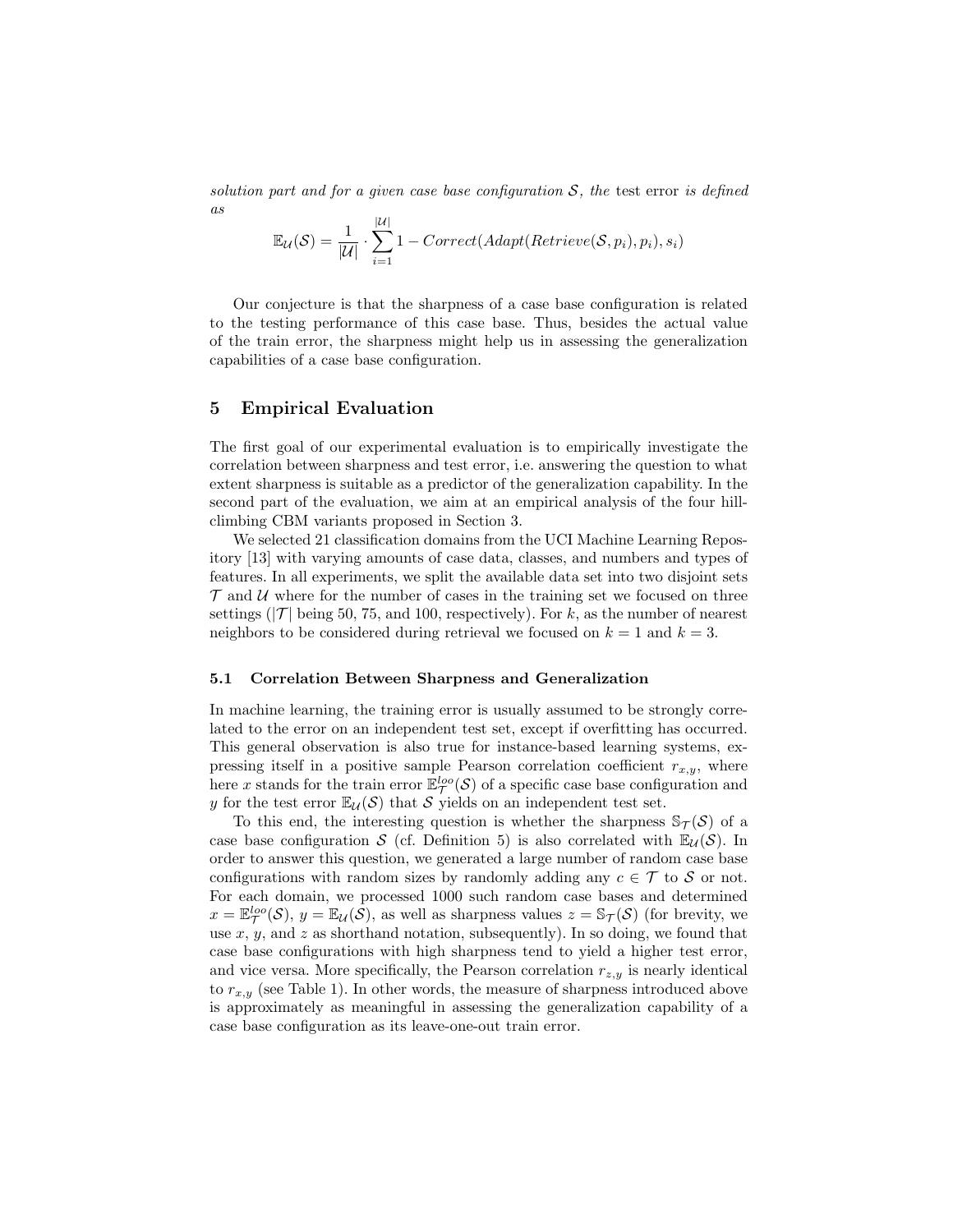|  |  | $ \mathcal{T} =50$              |  | $ \mathcal{T} =75$              |                                                                                                                 | $ \mathcal{T} =100$ |  |                                 |  |  |  |
|--|--|---------------------------------|--|---------------------------------|-----------------------------------------------------------------------------------------------------------------|---------------------|--|---------------------------------|--|--|--|
|  |  | $r_{x,y}$ $r_{z,y}$ $r_{x+z,y}$ |  | $r_{x,y}$ $r_{z,y}$ $r_{x+z,y}$ |                                                                                                                 |                     |  | $r_{x,y}$ $r_{z,y}$ $r_{x+z,y}$ |  |  |  |
|  |  |                                 |  |                                 | $ k=1 0.608\;0.624\;0.675\;(+0.066) 0.628\;0.644\;0.701\;(+0.073) 0.647\;0.646\;0.697\;(+0.050)$                |                     |  |                                 |  |  |  |
|  |  |                                 |  |                                 | $ k=3 0.652\;0.617\;0.687\;(+0.034) 0.688\;0.646\;0.697\;(+0.009) 0.706\;0.685\;0.728\;(+0.021) 0.685\;0.728\;$ |                     |  |                                 |  |  |  |

Table 1. Average Pearson correlations over all classification domains. For all settings examined, the correlation between train and test error can be improved (gain in brackets), when adding sharpness information to the train error.

Most interestingly, if we additively combine the train error  $\mathbb{E}_{\mathcal{T}}^{loo}(\mathcal{S})$  and the sharpness  $\mathbb{S}_{\mathcal{T}}(\mathcal{S})$  and determine the correlation of  $\mathbb{E}_{\mathcal{T}} + \mathbb{S}_{\mathcal{T}}$  with  $\mathbb{E}_{\mathcal{U}}$ , i.e.  $r_{x+z,y}$ , we find that this is even higher than the correlation of both components alone (cf. Table 1). This is a strong indication that the sharpness can be helpful in estimating the generalization capabilities of the system. Figure 2 visualizes the gain in correlation for all the domains and all variations of k and  $|\mathcal{T}|$  considered.



Fig. 2. Each data point represents the average over 1000 random case base configurations for one domain. The value on the abscissa refers to the average train-test correlation  $r_{x,y}$ , the value on the ordinate to the average sharpness-enhanced correlation  $r_{x+z,y}$ . Points above the identity function thus refer to runs where the incorporation of sharpness information brought about a better estimate of the generalization capabilities.

#### 5.2 Hill-Climber Variants and Their Optima

Different optimization algorithms yield different minima. Depending on their nature they may tend to end up in rather flat or sharp local minimum of the error landscape. Given our observations reported in the preceding section, we conjecture that the sharpness of attained minima may help in evaluating the generalization capabilities of different algorithms. Besides this, we also want to empirically compare the performance of our proposed  $FHC$  and  $MHC$  variants with established CBM algorithms.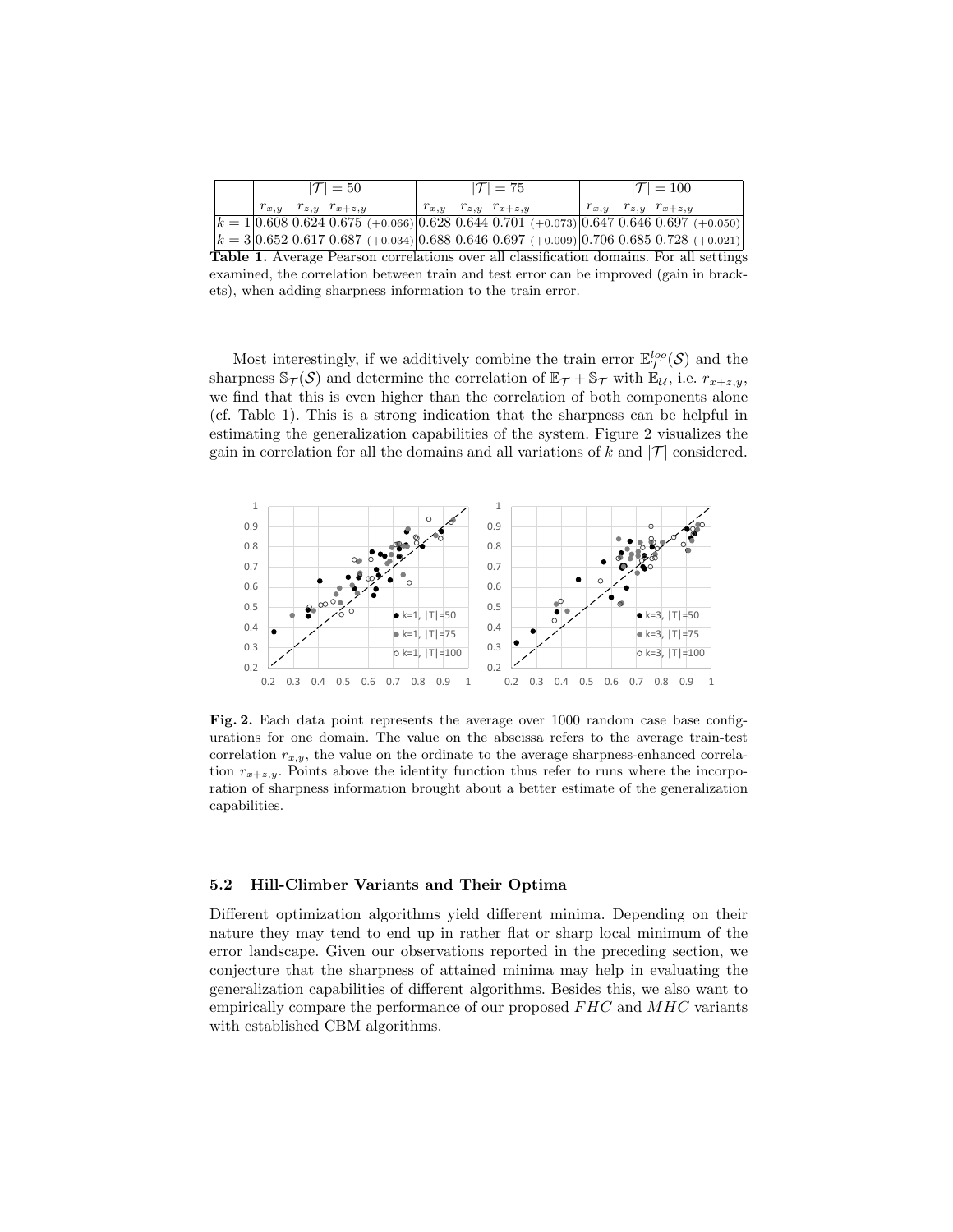For this series of experiments, we applied all of the algorithms outlined above for each of the 21 classification domains, repeating this entire procedure 500 times for randomly re-initialized sets  $\mathcal T$  of training cases (for both,  $|\mathcal T| = 50$  as well as  $|\mathcal{T}| = 100$ , keeping  $k = 1$  throughout).

First, we report the performance of the greedy case base editing schemes  $FHC$  and  $MHC$  in order to convey a feeling of their performance. As can be seen from Table 2, all four variants perform well, specifically  $MHC_{\leq}$  features the best average test error while at the same time utilizing only less than one third of the cases given as input in  $\mathcal{T}$ . Domain identifiers are specified in a footnote<sup>3</sup>. We emphasize, however, that this comparison is of course not comprehensive; implementing other powerful case base editing algorithms from the literature (cf. Section 2) and matching our hill climbers' performance with those is an open topic for future work. Nevertheless, the numbers reported allow for concluding that  $FHC$  and  $MHC$  might be qualified as usable algorithms for case base maintenance.

| Dom.          | $_{\rm CNN}$ |             | RNN                              |                        | IB2 |                    |  |                                                       | DROP1   DROP2 $\parallel$ FHC <sub><math>\lt</math></sub>   FHC <sub><math>\lt</math></sub>   MHC <sub><math>\lt</math></sub> |                                                                                                                                    |                                                              |  |                                |  |                                                   |               | $MHC_{\leq}$      |  |
|---------------|--------------|-------------|----------------------------------|------------------------|-----|--------------------|--|-------------------------------------------------------|-------------------------------------------------------------------------------------------------------------------------------|------------------------------------------------------------------------------------------------------------------------------------|--------------------------------------------------------------|--|--------------------------------|--|---------------------------------------------------|---------------|-------------------|--|
| A             | $.415$ 53.1  |             |                                  | .422 49.6              |     | $.420$ 47.1        |  |                                                       |                                                                                                                               | $.430$ <b>9.4</b>   $.376$ 17.3    $.355$ 22.2   <b>.350</b> 54.8   $.360$ <b>13.6</b>   <b>.340</b> 32.9                          |                                                              |  |                                |  |                                                   |               |                   |  |
| B             |              | .06722.0    |                                  | .072 18.7              |     |                    |  | .090 19.4.204 13.2.078                                |                                                                                                                               |                                                                                                                                    | 21.5 . 104 17.4 . 063 55.0 . 115 11.3 . 085 26.1             |  |                                |  |                                                   |               |                   |  |
| $\mathcal{C}$ |              | $.354$ 49.4 |                                  | .361 43.9.381 40.9.355 |     |                    |  |                                                       | $7.2$ .312                                                                                                                    |                                                                                                                                    | 14.5\ \, 288 14.7\, 294 53.8\, 282 9.0\, 289 32.0            |  |                                |  |                                                   |               |                   |  |
| D             | .344         |             | 47.6.352 44.0                    |                        |     | .356 43.3 .446     |  |                                                       | $9.5 \, \dot{.} \, 346$                                                                                                       | 18.2                                                                                                                               |                                                              |  |                                |  | .336 25.9.308 67.0.344 14.5.322 42.7              |               |                   |  |
| E             | .604         | 70.6        |                                  | .606 64.1              |     | .608 62.2 625      |  |                                                       | $9.7$ .600                                                                                                                    |                                                                                                                                    | 18.5     .597                                                |  |                                |  | 19.8.592 50.4.598 13.9.592 31.9                   |               |                   |  |
| F             | .258         | 41.5        |                                  | .268 34.9              |     |                    |  | .278 36.1 .315 15.6 .238                              |                                                                                                                               | 17.6 .222 25.7 .211 68.1 .224 21.5 .215 37.9                                                                                       |                                                              |  |                                |  |                                                   |               |                   |  |
| G             | .209         | 38.1        | $1.222 \, 30.7$                  |                        |     | $.236$ 32.7 $.250$ |  |                                                       | $9.0$   .168                                                                                                                  |                                                                                                                                    | $12.4$   .164 19.1 .159 62.4 .150 10.2 .156 27.5             |  |                                |  |                                                   |               |                   |  |
| Η             | .380-        |             | 53.3.386 45.9.398 41.1.361       |                        |     |                    |  |                                                       | $8.2$ .323                                                                                                                    |                                                                                                                                    | 13.7 $\vert 3.305 \ 12.6 \vert .328 \ 53.5 \vert .298 \vert$ |  |                                |  |                                                   |               | 6.5.319 28.3      |  |
| T             |              |             |                                  |                        |     |                    |  | <b>365</b> 55.3 <b>363</b> 41.4 368 49.8 538 17.5 434 |                                                                                                                               | 39.1                                                                                                                               |                                                              |  |                                |  | .466 23.8 420 54.4 487 16.9 447 36.6              |               |                   |  |
| J             | .278         |             |                                  |                        |     |                    |  | $43.6$ , 289 $36.8$ , 305 $33.2$ , 321 $7.7$ , 229    |                                                                                                                               | $13.4$   .208 14.1 .209 46.2 .209 10.2 .204 23.4                                                                                   |                                                              |  |                                |  |                                                   |               |                   |  |
| Κ             | .090         |             | 17.9.094                         |                        |     |                    |  | 14.6.101 15.1.147 11.6.073                            |                                                                                                                               | 12.7. 073 15.3. 067 46.6. 076                                                                                                      |                                                              |  |                                |  |                                                   |               | $13.0$ .068 23.4  |  |
| L             | .298         |             | 41.3.281 21.7                    |                        |     |                    |  | $.35936.8$ .318 <b>9.5</b> .294                       |                                                                                                                               | 33.1                                                                                                                               |                                                              |  |                                |  | $.236$ 13.1, 243 50.4, 236                        |               | $9.7$ . 240 27.4  |  |
| М             |              |             | $.321 \; 46.7 \cdot 322 \; 43.1$ |                        |     |                    |  | $.331$ 39.7.441 <b>11.1</b> .370                      |                                                                                                                               | 21.6                                                                                                                               |                                                              |  |                                |  | $.382$ 19.1, 351 51.4, 381 <b>12.5</b> , 355 33.1 |               |                   |  |
| N             |              |             |                                  |                        |     |                    |  | .356 51.6.363 44.0.373 39.3.374 7.7.333               |                                                                                                                               |                                                                                                                                    | 14.3 . 314 14.4 . 317 50.5 . 312 10.3 . 311 26.8             |  |                                |  |                                                   |               |                   |  |
| $\Omega$      |              |             |                                  |                        |     |                    |  | 035 11.7.036 10.1.040 10.7.114 8.1.035                |                                                                                                                               |                                                                                                                                    | $12.9$   .038 13.4 .026 35.4 .043                            |  |                                |  |                                                   |               | 9.3.039 12.2      |  |
| P             |              |             |                                  |                        |     |                    |  | .543 73.2, 542 66.2, 563 62.9, 644 18.2, 606          |                                                                                                                               | 27.4                                                                                                                               |                                                              |  |                                |  | .600 20.6.583 56.4.604 16.3.589 36.9              |               |                   |  |
| Q             |              |             |                                  |                        |     |                    |  | .317 48.4, 323 44.9, 335 41.5, 441 12.0, 372          |                                                                                                                               | 22.7                                                                                                                               |                                                              |  | $.366$ 18.0 $.325$ 59.1 $.366$ |  |                                                   |               | $9.5$ , 344 40.1  |  |
| R             |              |             |                                  |                        |     |                    |  | .300 50.0.306 43.0.316 42.7.465 15.8.332              |                                                                                                                               |                                                                                                                                    | 24.4\ \.351 27.3\.309 66.3\.355 20.3\.327 44.3               |  |                                |  |                                                   |               |                   |  |
| S             | .324         |             |                                  |                        |     |                    |  | 49.2.332 41.6.345 40.2.429 11.2.316                   |                                                                                                                               |                                                                                                                                    | 16.6 308 19.2 298 59.4 311 14.0 298 36.4                     |  |                                |  |                                                   |               |                   |  |
| T             |              |             |                                  |                        |     |                    |  | 088 18.4.094 14.9.096 16.1.137 11.8.094               |                                                                                                                               | $14.9$   .074 16.6  <b>.068</b> 42.2 .078 <b>13.4 .071</b> 18.2                                                                    |                                                              |  |                                |  |                                                   |               |                   |  |
| U             |              |             |                                  |                        |     |                    |  |                                                       |                                                                                                                               | .584 72.0.590 65.2.592 64.5.658 12.2.580 18.2.560 30.4.553 62.3.566                                                                |                                                              |  |                                |  |                                                   |               | $25.6$ , 553 42.3 |  |
| $\mu_{50}$    | .311         | 45.5        |                                  | .315 39.0              |     |                    |  | $.328$ 38.8 $.382$ 11.3 $.310$                        |                                                                                                                               |                                                                                                                                    | $19.3$ .302                                                  |  | 19.2.289 54.5.305              |  |                                                   | 13.4.294 31.5 |                   |  |
| $\mu_{100}$   |              |             |                                  |                        |     |                    |  |                                                       |                                                                                                                               | $.305\,43.6$ , $.309\,36.1$ , $.326\,36.5$ , $.380\,7.9$ , $.290\,16.4$ , $.275\,14.5$ , $.267\,56.7$ , $.276\,8.5$ , $.267\,31.0$ |                                                              |  |                                |  |                                                   |               |                   |  |

Table 2. For each of the case base editing algorithms and for each of the considered domains two performance measures are given (averaged over 500 experiment repetitions, i.e. as many random sets  $\mathcal T$  of train cases): the test error  $\mathbb{E}_{\mathcal{U}}(\mathcal{S})$  of the learned case base configuration  $S$  as well as the achieved case base compactification in percent, i.e. 100% $\cdot \frac{|S|}{|T|}$ . The table reports results for  $|T| = 50$  and  $k = 1$ , plus an average  $\mu_{50}$  over all domains. Additionally, in the last line the average  $\mu_{100}$  for  $|\mathcal{T}| = 100$  is reported. For each domain, the two top-performing algorithms are highlighted. The first column contains domain identifiers (see footnote for plain text names).

<sup>3</sup> A-Balance, B-BanknoteAuth, C-Cancer, D-Car, E-Contraceptive, F-Ecoli, G-Glass, H-Haberman, I-Hayes, J-Heart, K-Iris, L-MammogrMass, M-Monks, N-Pima, O-QualBankruptcy, P-TeachAssistEval, Q-TicTacToe, R-UserKnowledge, S-VertebralCol, T-Wine, U-Yeast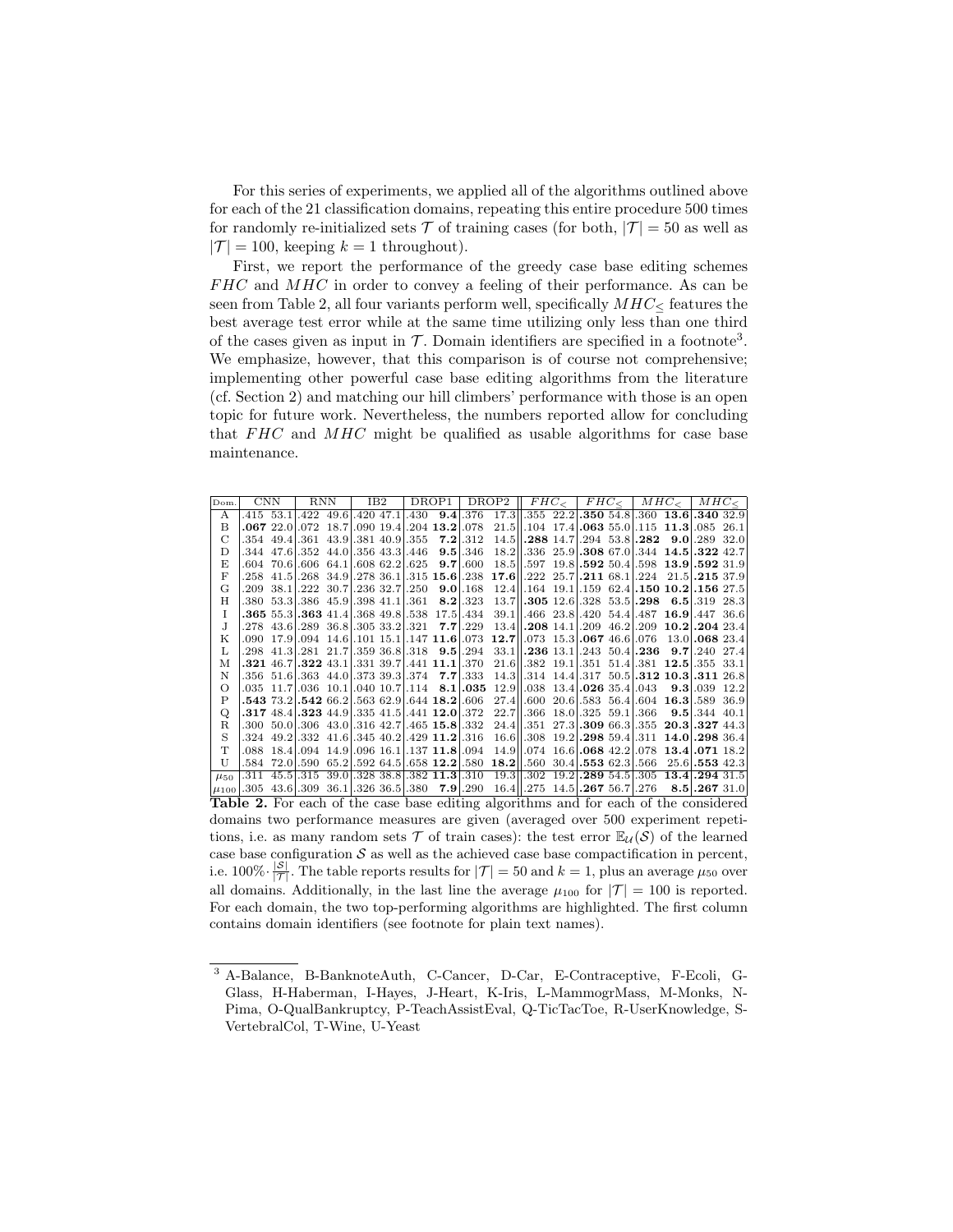Second, the hill climbing case base optimizers are designed to attain a local optimum of  $\mathbb{E}_{\mathcal{T}}^{loo}$ . Incidentally, some of our established case base editing algorithms do so, too, at least in some cases. Specifically, IB2 and CNN never converge to a local optimum of  $\mathbb{E}_{\mathcal{T}}^{loo}$ , but RNN (0.01%), DROP1 (4.3%), and DROP2  $(24.7\%)$  do so occasionally. The numbers in brackets refer to the share of the 21.000 experimental runs during which the respective algorithm attained an optimum. To this end, Figure 3 indicates that algorithms with a small sum of the train error and the sharpness (i.e. flat minima) correspond to smaller test error and, hence, better generalization than those that yield sharper minima. In particular, the train error alone is only of little use in predicting the test error (gray data points).



Fig. 3. Each data point stands for an average over the set of domains we considered and visualizes the correlation between the leave-one-out train error and the sharpnessenriched train error information with the generalization error measured on an independent test set U. The plot refers to the setting of  $k = 1$  with  $|\mathcal{T}| = 100$ , where for DROP1/2 only those runs were considered that yielded a case base configuration  $S$ that is a local optimum of  $\mathbb{E}_{\mathcal{T}}^{loo}$ .

# 6 Conclusion

In this paper, we have made a first attempt to investigate the presence and properties of sharp/flat minima in an error landscape of a case base maintenance scenario. We observed that sharp case base configurations feature poorer generalization properties than those that correspond to flat regions in the domain of the error function. Our analyses came along with two new case base maintenance procedures which, being hill-climbing optimizers, are by design attracted by local optima of the error function. We empirically found that their general performance is competitive in terms of case base competence and compactification and that the sharpness of local minima can be used to better predict the generalization error. An interesting avenue for future work is to design case base editing methods that incorporate sharpness information instantaneously, when adding or removing cases, and hence can be guided to attain flatter minima.